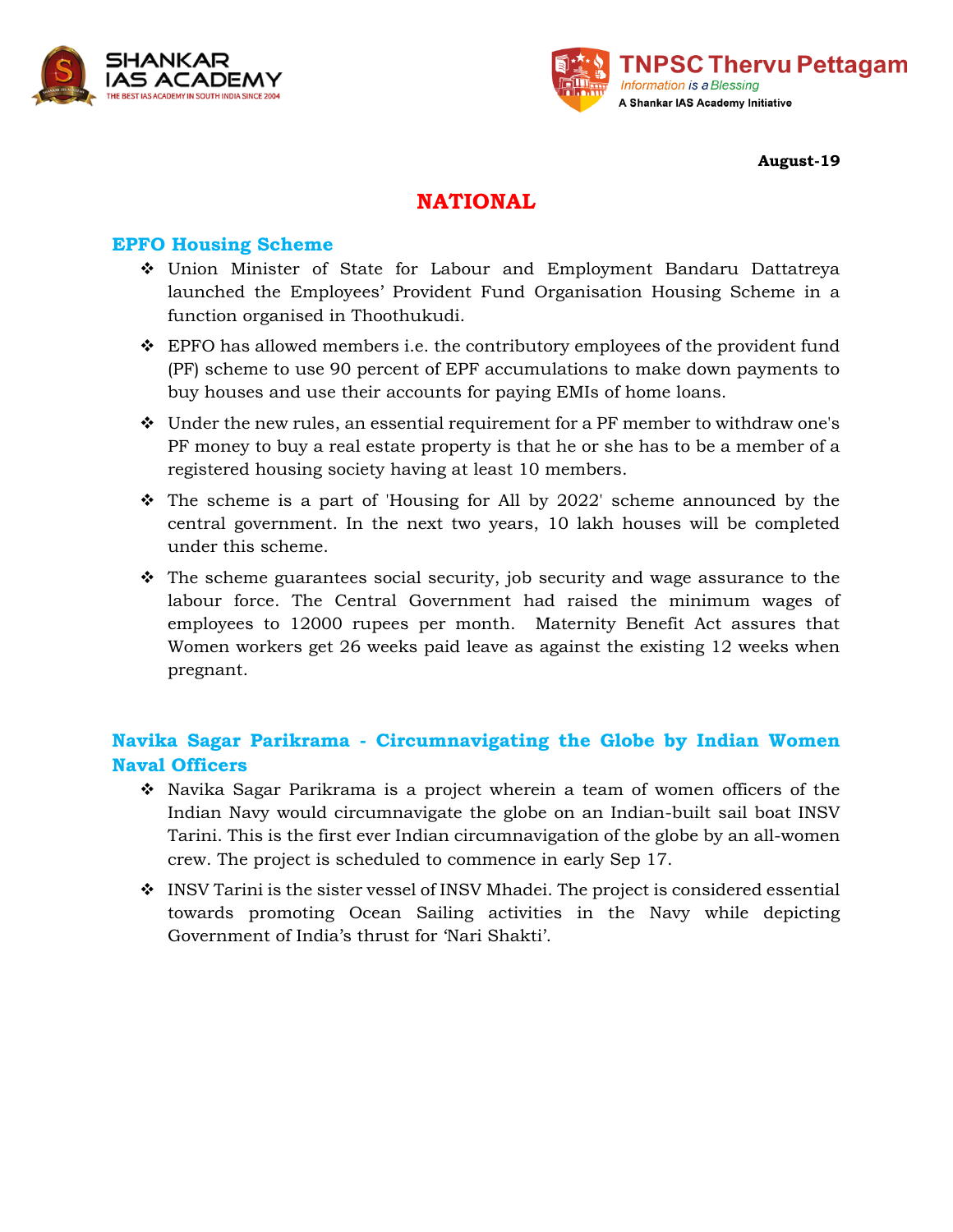





Additional aims of the Expedition are as follows,

### *Nari Shakti*

- $\hat{\mathbf{v}}$  In consonance with the National policy to empower women to attain their full potential, the expedition aims to showcase 'Nari Shakti' on the world platform.
- $\hat{\mathbf{v}}$  This would also help to discard the societal attitudes and mindset towards women in India by raising visibility of participation by women in challenging environment.

#### *Environment and Climate Change*

 $\div$  Sailing encourages the use of environment friendly non-conventional renewable energy resources which affects the life of women. The expedition thereby aims at harnessing the energy to optimise the livelihood of the women on board.

#### *Make in India*

 The voyage also aims to show case the 'Make in India' initiative by sailing on board the indigenously built INSV Tarini.

### *Meteorological/ Ocean/ Wave Data Observation*

 The crew would also collate and update Meteorological/ Ocean/ Wave data on a daily basis for subsequent analysis by research and development organisations.

### *Marine Pollution*

 $\hat{\cdot}$  The crew would monitor and report marine pollution on the high seas.

### *Interaction with Local PIOs*

 $\div$  Since the expedition aims to promote Ocean Sailing and the spirit of adventure, the crew would interact extensively with the local PIOs at the various port halts.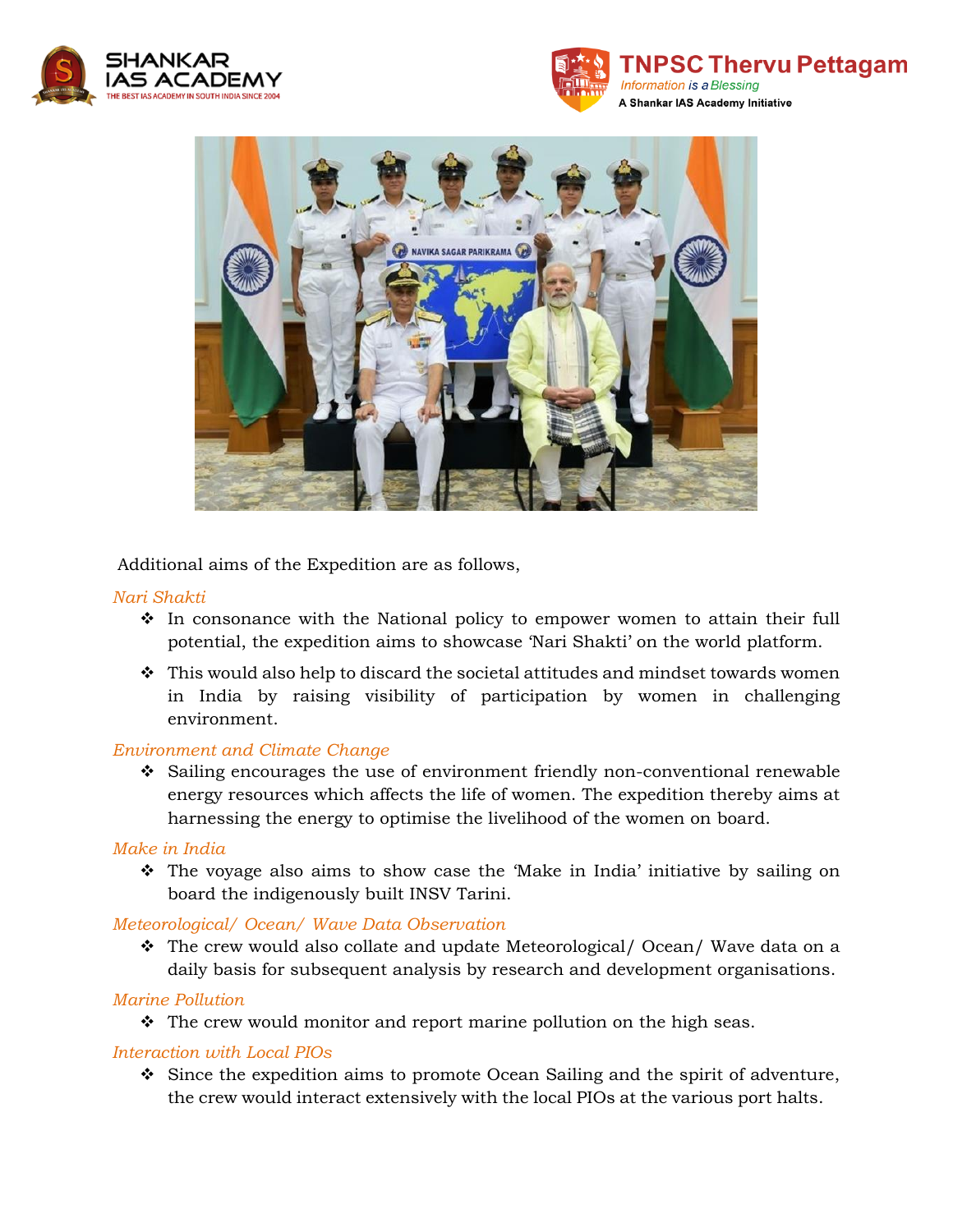



- The first Indian Solo circumnavigation was undertaken by Capt. Dilip Donde, SC (Retd.) from 19 Aug 2009 to 19 May 2010 on board the Indian built vessel, INSV Mhadei.
- The first Indian non-stop solo circumnavigation was undertaken by Commander Abhilash Tomy, KC from 01 Nov 2012 to 31 Mar 2013.

## **Defence ministry clears proposal to buy six Apache attack helicopters for Indian Army**

- The Defence Acquisition Council cleared a proposal to buy six Apache attack helicopters for the Indian Army at a cost of around Rs. 4,168 crore.
- The Defence Acquisition Council (DAC) chaired by Defence Minister also cleared another proposal for buying gas turbines from Ukraine for two Admiral Grigorovich class ships being made in Russia for India. The six Apache AH-64E choppers will come with associated equipment which includes spares, training, weapons and ammunition.
- $\hat{P}$  At present the fleet of Russian Mi-25 and Mi-35 attack helicopters are with the Indian Air Force, and used by the Indian Army.

# **SCIENCE AND TECHNOLOGY**

## **MyFASTag, FASTag Partner apps launched by NHAI**

- $\bullet$  National Highways Authority of India has launched two mobile Apps, MyFASTag and FASTag Partner. These mobile apps will help in the availability of FASTags for Electronic Toll Collection.
- $\div$  From 1st October 2017, all lanes of all 371 NHAI toll plazas in the country will become FASTag enabled. One lane in every toll plaza will be a dedicated FASTag lane where no other form of payment will be accepted.

### *What is Electronic Toll Collection (ETC)?*

 Electronic payment of highway tolls without human involvement. ETC systems use vehicle-to-roadside communication technologies to perform an electronic monetary transaction between a vehicle and the toll collection agency.

### *What is MyFASTag?*

 FASTags are an electronic toll collection system, where the amount is automatically deducted from one's bank account once the tag is scanned by a radio frequency identification scanner.

### *What is MyFASTag Partner?*

 'FASTag Partner' is for banks and agencies selling the tag. A total of 10 banks, including mobile wallets, provide FASTags.